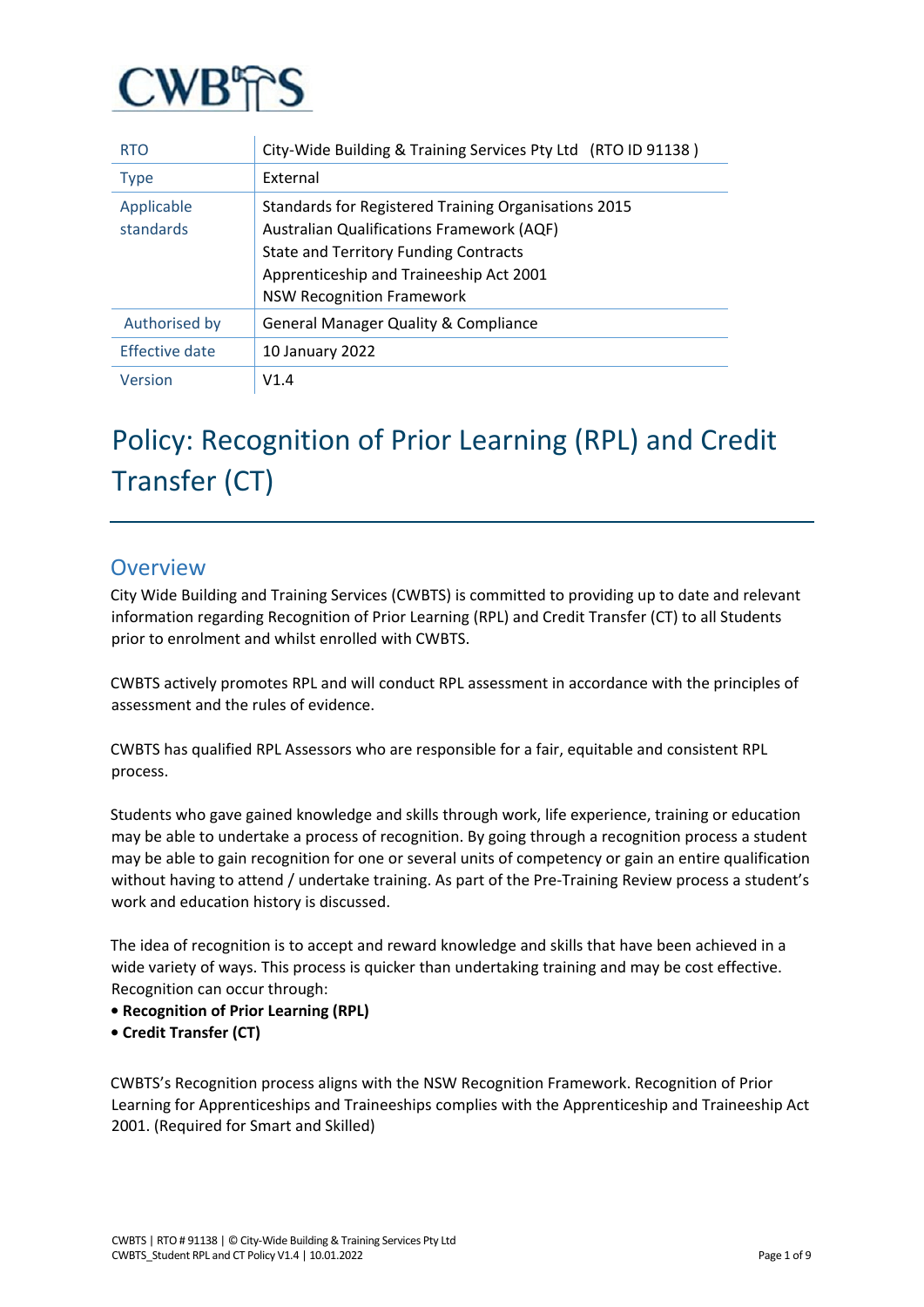

# **Definitions**

# **Recognition for Prior Learning (RPL)**

Recognition for Prior Learning (RPL) is an assessment process for the purpose of recognising skills and competencies an individual may have already attained and to provide them with a formal qualification (or statement of attainment) from a nationally recognised training package or curriculum.

Individuals wishing to apply for RPL may already have skills and knowledge through:

- Formal or informal training and education
- Work experience
- General life experience

RPL assesses a person's skills and competencies to determine and ensure these are current.

RPL is not required when a person already has the same unit of competency issued by another Registered Training Organisation (RTO). In this case, the concept of National Recognition will apply, and Credit Transfer will be provided to a successful applicant.

RPL is awarded to individuals who are able to demonstrate satisfactory achievement of the required competency standards or learning outcomes for some or all of the units within their chosen qualification.

# **Credit Transfer (CT)**

CT is the process of awarding credit for a unit/s of competency previously attained from another Registered Training Organisation (RTO) which are the same as the unit/s of competency in a CWBTS course.

Clause 3.5 of the Standards for Registered Training Organisations 2015 (RTOs) states "Credit must be granted for studies completed at an RTO or any other authorised issuing organisation, such as a university."

CT provides a means for students to gain recognition of equivalent study previously undertaken, on the basis of completed components of another qualification or other formal learning.

# RPL – How it works

RPL is one of the ways that we can assess your competency in a qualification. It is an alternative to coursework or class attendance. If you have existing skills or knowledge RPL can help reduce coursework required to complete a qualification.

We match your existing skills and knowledge against our courses. We determine what learning, skills and knowledge you are able to demonstrate against the unit or qualification you'd like to complete. Then we assess your competence using the evidence you've provided. Where the evidence proves your competence it reduces or eliminates the need for coursework and enables you to complete your course quicker. In some cases, a qualification can be completed without having to undertake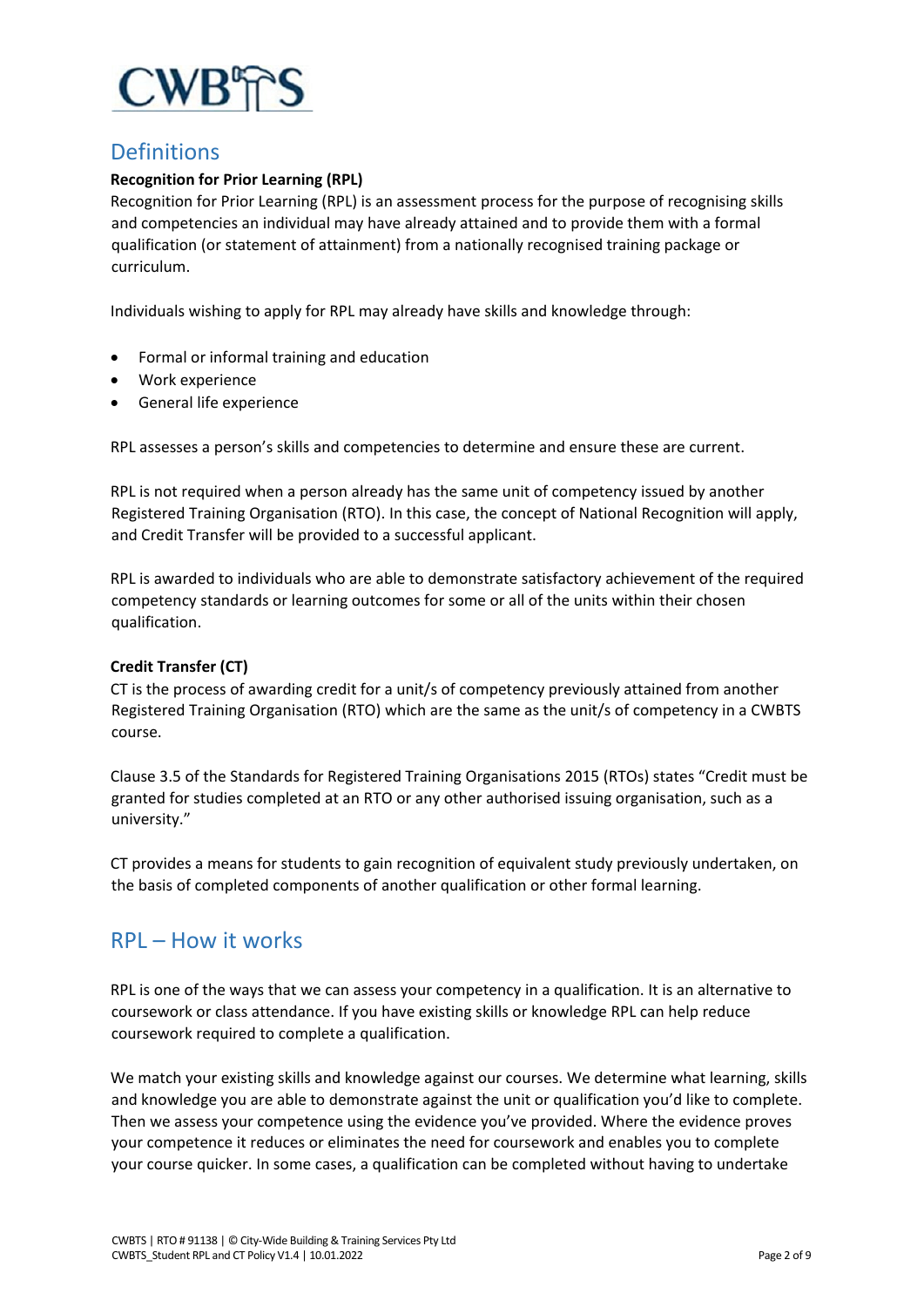any additional training – we call this fast tracking. If any gaps are determined, we provide targeted training, so Students only do what they need to.

The RPL process is interactive and personal so as to meet the needs of the student and offered to all students at enrolment. An initial interview is conducted with an assessor to determine whether the student is a suitable candidate for RPL.

The student will need to provide evidence to demonstrate that they are currently competent against the endorsed industry competency standards. The onus is on the Student to provide sufficient evidence to satisfy the requirements of current competency.

'Assessment is the process of collecting evidence and making judgements on whether competency has been achieved, to confirm that an individual can perform to the standard required in the work place, as specified in a training package or vocational education and training (VET) accredited course.

# The RPL Process

# **Stage 1: Establish the context**

A CWBTS assessor must establish a candidate's context, which means:

- What industry they work in
- The level of qualification or units of competency relevant to them
- The location of their training (i.e., At a workplace or at a training provider's premises)
- The level of support from their employer

To commence the RPL process the candidate will be required to complete an online RPL registration and pay an RPL application fee. The candidate will be contacted by the trainer to discuss and understand their context as detailed above.

## **Stage 2: Provide Information**

Everyone involved in assessment is informed about the process of recognition in a consistent way. A candidate must understand the assessment process.

The assessor provides information to the candidate which is tailored to suit the candidate and their context.

The trainer will discuss the process with you. Once the candidate completes a Candidate Information Form and the Candidate Self-Assessment the trainer can provide advice on RPL fees.

## **Stage 3: Gather Evidence:**

The assessor must agree with the candidate on the forms of evidence in the assessment process (e.g., How will the candidate demonstrate their competence? What rules apply to this evidence? A candidate's evidence must be relevant, sufficient, current and authentic.

The trainer will have this discussion with the candidate, and they will have the chance to ask questions. The candidate will be given access to the Learning Management System 'RPL Application" where they can select the units that they are seeking recognition for and work on their submission.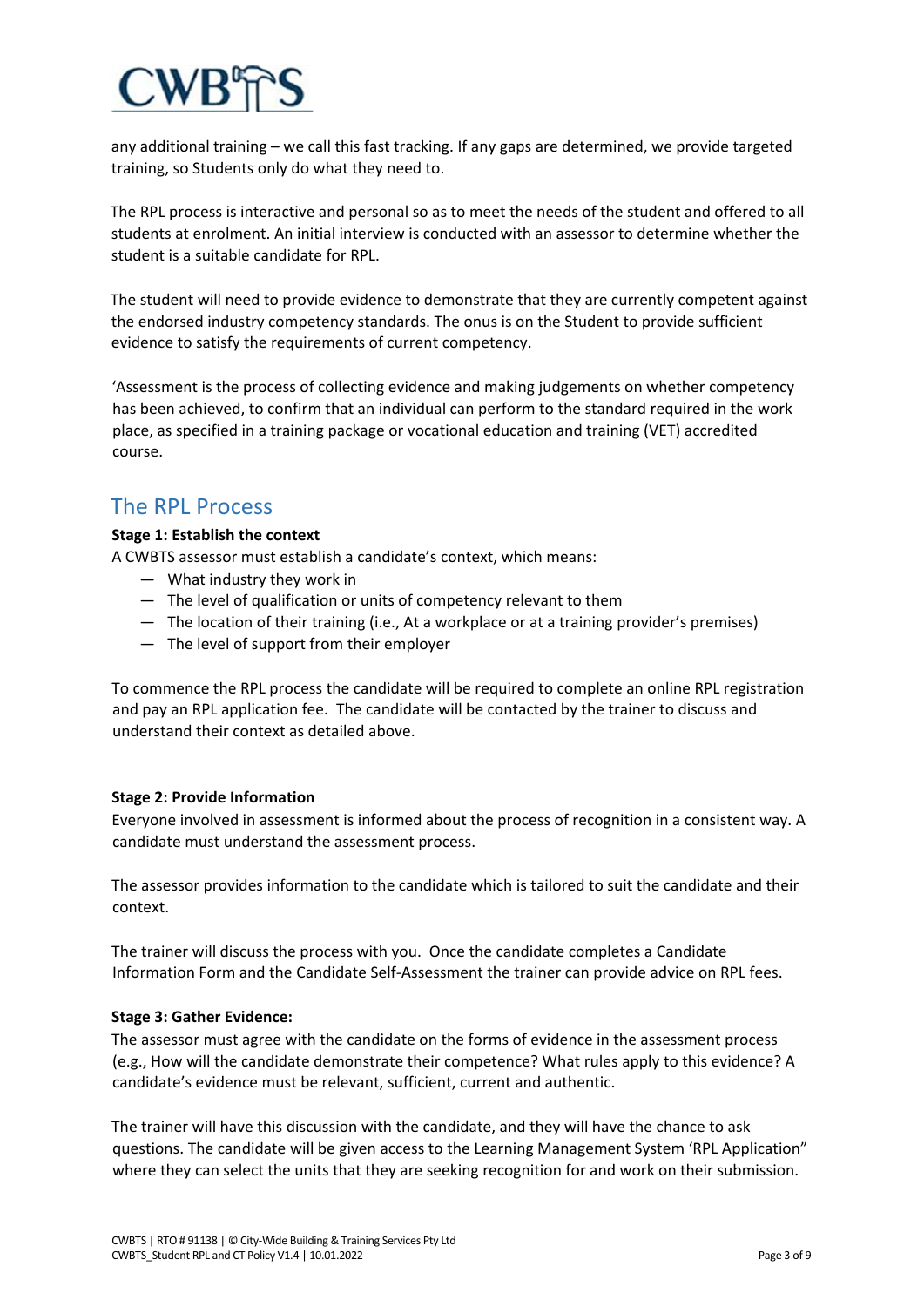The trainer will provide their contact details in case the candidate has questions as they prepare their submission.

Each unit of competency applied for requires that the candidate demonstrate having the skills and knowledge relevant to the unit by mapping their work experience, general life experience and any formal and/or informal training against the different elements which form part of each unit of competency.

The candidate is also required to provide evidence to back up their statements. The evidence must be:

- current, no more than 18th months old
- valid, must be relevant to the elements /unit they are providing the evidence for.
- reliable, can be corroborated as authentic. The assessor will verify all the evidence provided.

This supporting evidence can vary and may include the below:

- A current CV it is very important this is current and includes tasks relevant to the units for which they are seeking RPL
- Copies of formal and informal training certificates/statements. i.e., Statements of attainment, Certificates, Certificates of Attendance/Participation in workplace education…
- Position Descriptions from previous/current roles
- Job References
- Examples of work documents
- Job contracts
- Documents displaying skills relevant to the units
- Videos demonstrating your skills
- Third party reports
- Observation checklist completed by a supervisor
- Membership of relevant professional associations

Once the candidate has completed the RPL application and uploaded all evidence, they are able to 'submit' the application for assessment.

## **Stage 4: Assess the Evidence**

An assessor reviews the evidence a candidate submits and then documents their assessment of the evidence. The assessor must measure the evidence against the standards of performance required using CWBTS's assessment process and tools.

In judging evidence, the assessor will ensure that the evidence of prior learning is:

• authentic (the candidate's own work);

• valid (directly related to the current version of the relevant endorsed unit of competency);

• reliable (is the process of ensuring that evidence presented is consistently interpreted by assessors and results in consistent outcomes irrespective of the assessor conducting the assessment);

• current (reflects the candidate's current capacity to perform the aspect of the work covered by the endorsed unit of competency); and

• sufficient (assessor is able to ensure that the quality, quantity and relevance of the assessment evidence to enable a judgement to be made regarding the student's competency).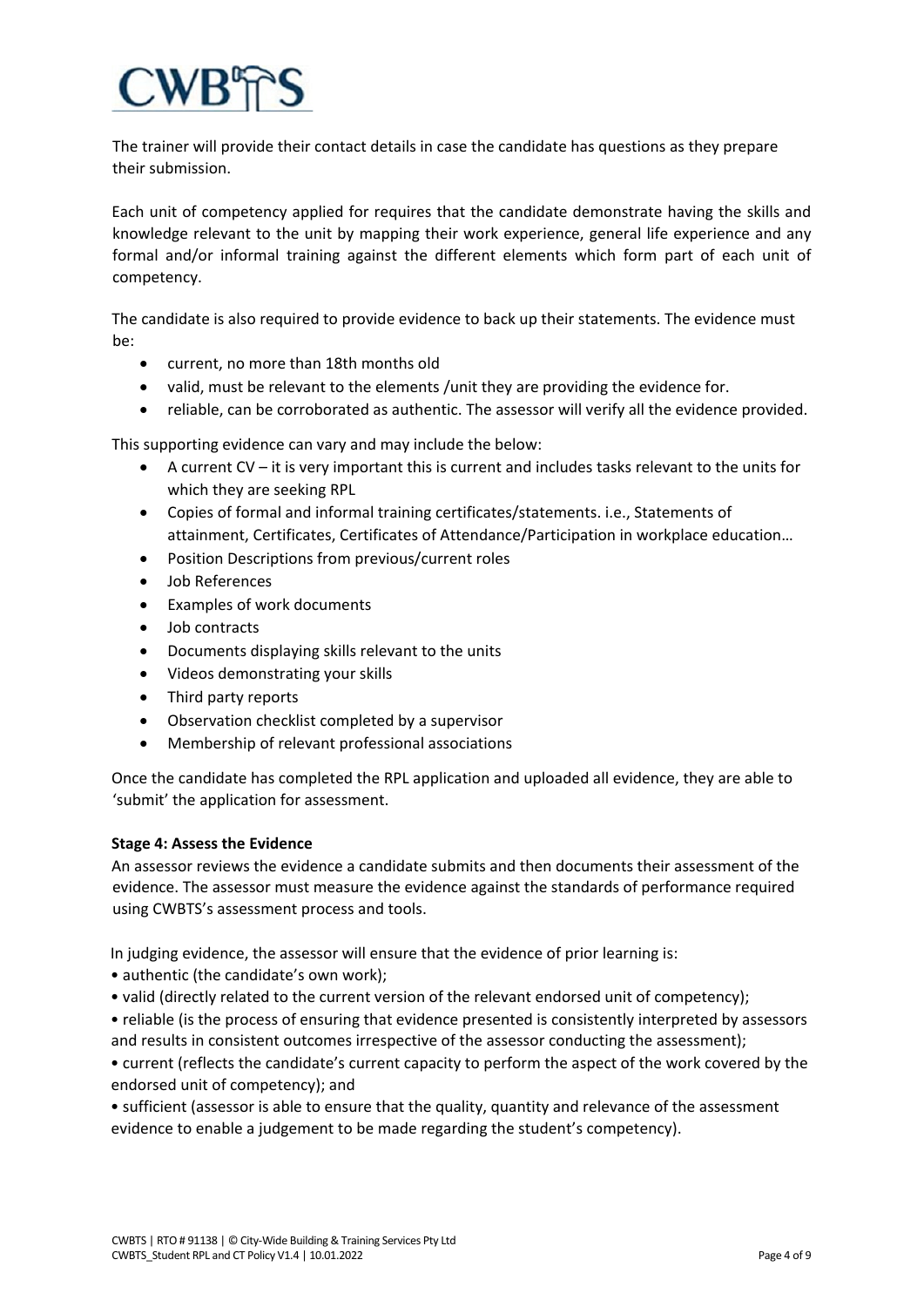

## **Stage 5: Make an assessment decision**

The assessor makes a decision on the candidate's competence and then tells the candidate of their decision.

This usually involves interviewing the candidate to provide and receive feedback. This interview does not have to be face-to-face, but could occur via telephone, video link or other suitable methods. The process should ensure that an assessor gives the candidate appropriate feedback as well as the candidate having the opportunity to provide feedback to the assessor on the assessment process.

In order to grant RPL the Assessor must be confident that you are currently competent against the endorsed industry or enterprise competency standards or outcomes specified in Australian Qualification Framework (AQF) accredited courses.

#### **Stage 6: Issue credentials or plan the next step**

The assessor issues the candidate with credentials or helps them to decide, 'Where to next?'

The later may include gap training to complete a qualification, advice about the next level of qualification available, career advice for the newly qualified, or developing an action plan for the candidate to become competent.

As part of CWBTS's continuous improvement process, an assessor should ask a candidate to provide feedback to CWBTS on the recognition process.

# RPL Fees

Students may apply for the Recognition of Prior Learning (RPL) on one unit of competency or the whole qualification. The fees associated to complete the RPL process are based on how many units you are applying for, where you live and whether you are eligible for Government Funding. There is also a one off RPL Application Fee. You may find the indicative fees for RPL on our website.

RPL in some jurisdictions is:

- Fully subsidised;
- Partially subsidised; or
- Not subsidised

Your Trainer and Assessor will be able to provide a cost to complete the RPL process after the Candidate Information Form and the Candidate Self-Assessment process has been completed. Once an RPL is approved and granted, it is recorded in the SMS VETtrak and on the students training plan.

Student fees will be calculated as per the Fees, charges and refund policy located on the CWBTS website https://cwbts.com.au/rpl/#fees

# Impact of RPL on Smart and Skilled Fees

Where RPL is granted, student fees are calculated as follows:

• The fixed price of the qualification will be reduced by 50% of the total cost of each Unit of Competency granted RPL.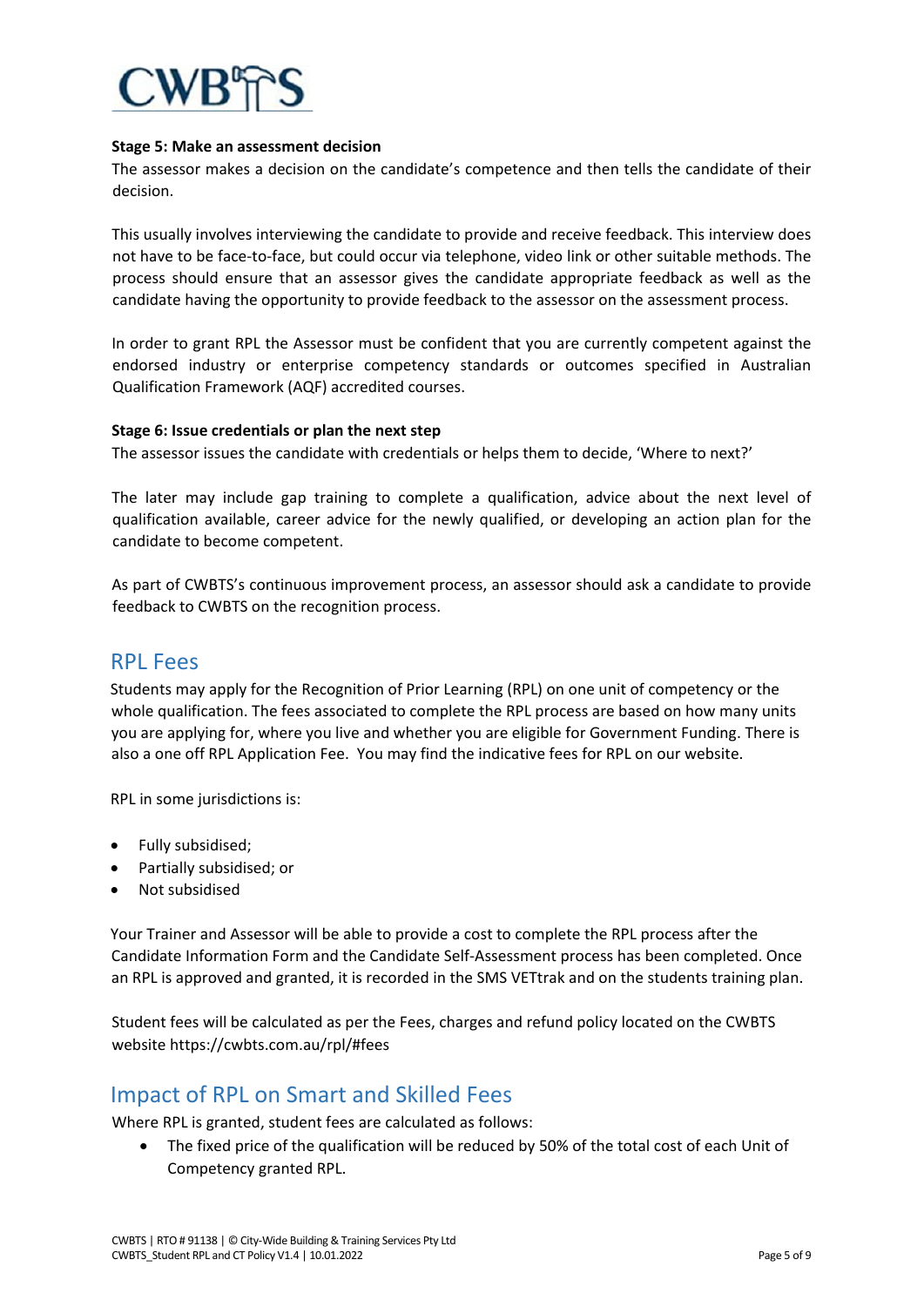

• The variable cost will be reduced by 50% of the total cost of each Unit of Competency granted RPL.

Once the adjusted qualification price is calculated the new student fee will be determined at the same percentage of the price as the original student fee for that course.

Where RPL are granted at enrolment, CWBTS will need to use the Smart and Skilled Provider Calculator to determine the applicable student fee. Refer to the CWBTS Notification of Enrolment Process.

Where RPL is granted after enrolment, or after a student commences a qualification, CWBTS must report the outcome for the relevant Unit of Competencies in their next Smart and Skilled training activity data fie submitted to the Department. The Department will adjust the subsidy payment and advise CWBTS of the new student fee. CWBTS will advise the student of the adjusted fee and amend the fee levied to the student, including changing future fee payment schedules.

Where a student is eligible for a concession and has been awarded RPL, if the relevant adjusted Standard Student fee (First or Subsequent) is lower than the concession fee, the student will pay the lower fee ie. The adjusted Standard Student Fee.

# Credit Transfer (CT) – How it works

As a component of the Pre-Training Review process, CWBTS ensures Students are not required to repeat any unit or module in which they have already been assessed as competent, unless a regulatory requirement or license condition (including industry licensing schemes) requires this.

Credit Transfer is a process that provides Students with credit outcomes for components of a qualification based on identified equivalence in content and learning outcomes from previous studies.

Where a Student provides suitable evidence they have successfully completed a unit or module at any RTO, CWBTS provides credit for that unit or module. In some cases, licensing or regulatory requirements may prevent a unit or module being awarded through a credit process.

CWBTS is not obliged however to issue a qualification or statement of attainment that is achieved wholly through recognition of units and/or modules completed at another RTO or RTOs.

Note that providing credit for previous studies is not a Recognition of Prior Learning (RPL) process. RPL is a form of assessment of the competence of a person, while providing credit is recognising the equivalence of studies previously undertaken and completed successfully.

CWBTS's approach to the approving a CT application will not unfairly advantage or disadvantage any prospective or current student. Students must not be required to repeat any unit/s or modules in which they have already been assessed as competent (unless a regulatory or licensing condition e.g., industry licensing scheme requires this.

CWBTS recognises verified testamurs from other Registered Training Organisations. This applies to all cases, including students seeking CT for previous study, and personnel documentation. Before providing credit on the basis of a qualification, statement of attainment or record of results, CWBTS authenticates the information in the document.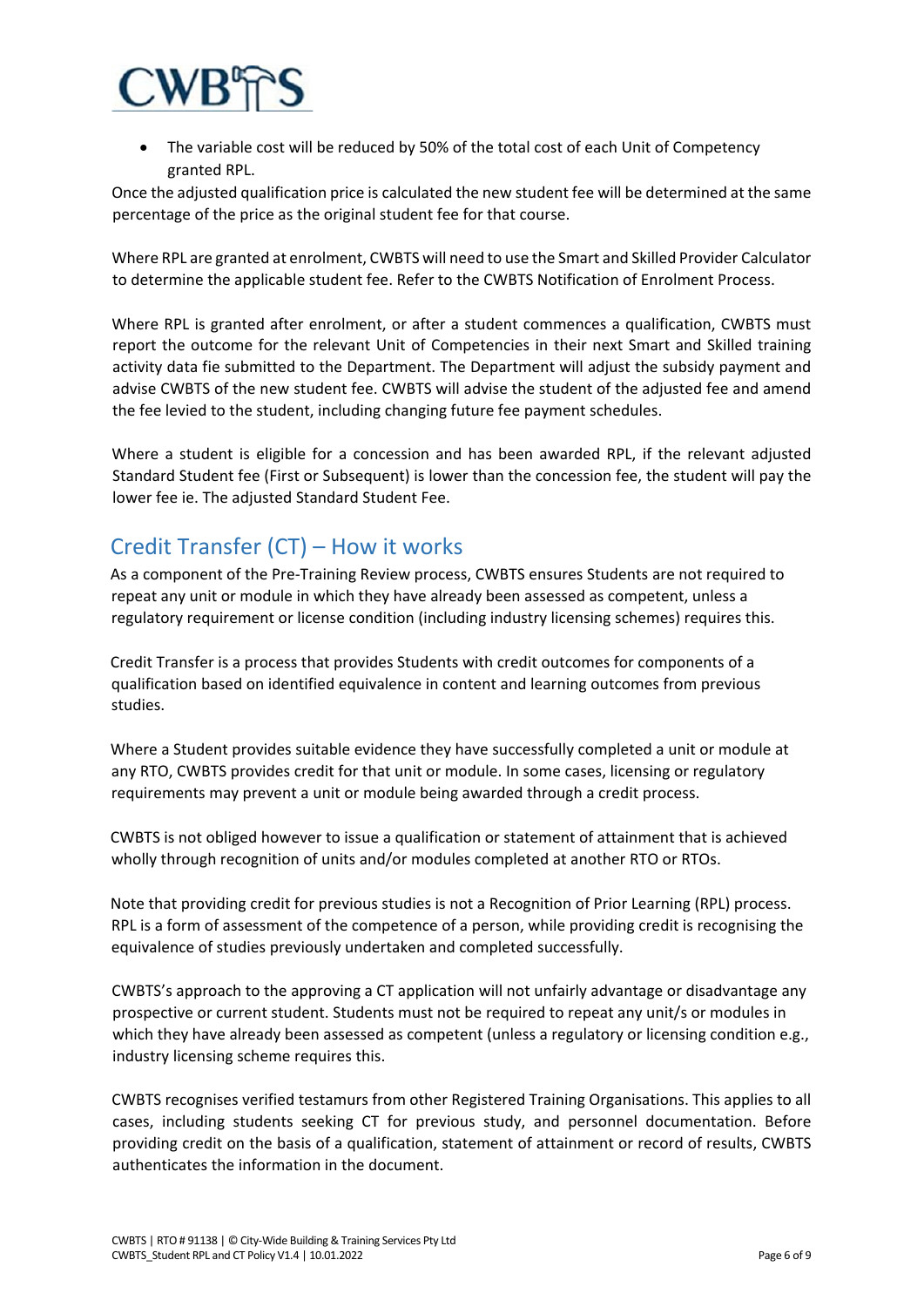A student will be required to provide evidence of attainment of relevant units of competency required for their Credit Transfer application and these results are verified as per CWBTS's *Verification of qualifications and units policy and procedure*.

CT can be granted for

- Unit/s of competency with the same unit code and unit title
- Superseded and equivalent unit/s of competency

CWBTS lists on the CT form the superseded and equivalent units of competency available for CT toward a unit of competency. For CT to be granted the unit must be deemed equivalent as published on the National Training Register [www.training.gov.au.](http://www.training.gov.au/) Providing CT for units superseded (and equivalent) more than once is at management discretion and this is reflected by the units listed on the CT form.

If a superseded unit is deemed 'non-equivalent' on the National Training Register, CWBTS will be unable to grant a CT and the superseded unit will not be included on the CT form. In these cases, the student will be directed to apply for RPL.

CWBTS are unable to provide Credit Transfer for Units of competency listed as Deleted on the National Training Registe[r www.training.gov.au.](http://www.training.gov.au/)

# The Credit Transfer Process

# **When to Apply**

Whilst students may apply for CT at any time, they are encouraged to apply before commencing a training program; this will reduce unnecessary training.

CT will only be issued when the student's enrolment includes at least one other unit of competence; student cannot enrol only for CT.

# *Credit Transfer Form*

A Credit Transfer form is available for each qualification on the staff Learning Management System. Where there is indication that a Student may be eligible for Credit Transfer, the form is to be accessed and the student provided sufficient information to guide them on CTs they can apply for, and the evidence required.

This form guides the Credit Transfer process, establishing units for which Credit Transfer can be applied and the equivalent units that may be accepted for Credit Transfer purposes.

## *Evidence*

As per CWBTS's *Verification of qualifications and units policy and procedure* Students who wish to apply for CT must provide verifiable evidence of their results for Credit Transfer. These include:

- an original or a certified Certificate/Statement of Results or Statement or Attainment; or
- students who have completed their studies from 2015 onwards can give access to CWBTS to view their transcript of results via the USI Portal. This can be done by following the USI registry instructions: [Giving permission to my training organisation](https://www.usi.gov.au/documents/how-do-i-give-permission-my-training-organisation-view-my-usi-transcript-online)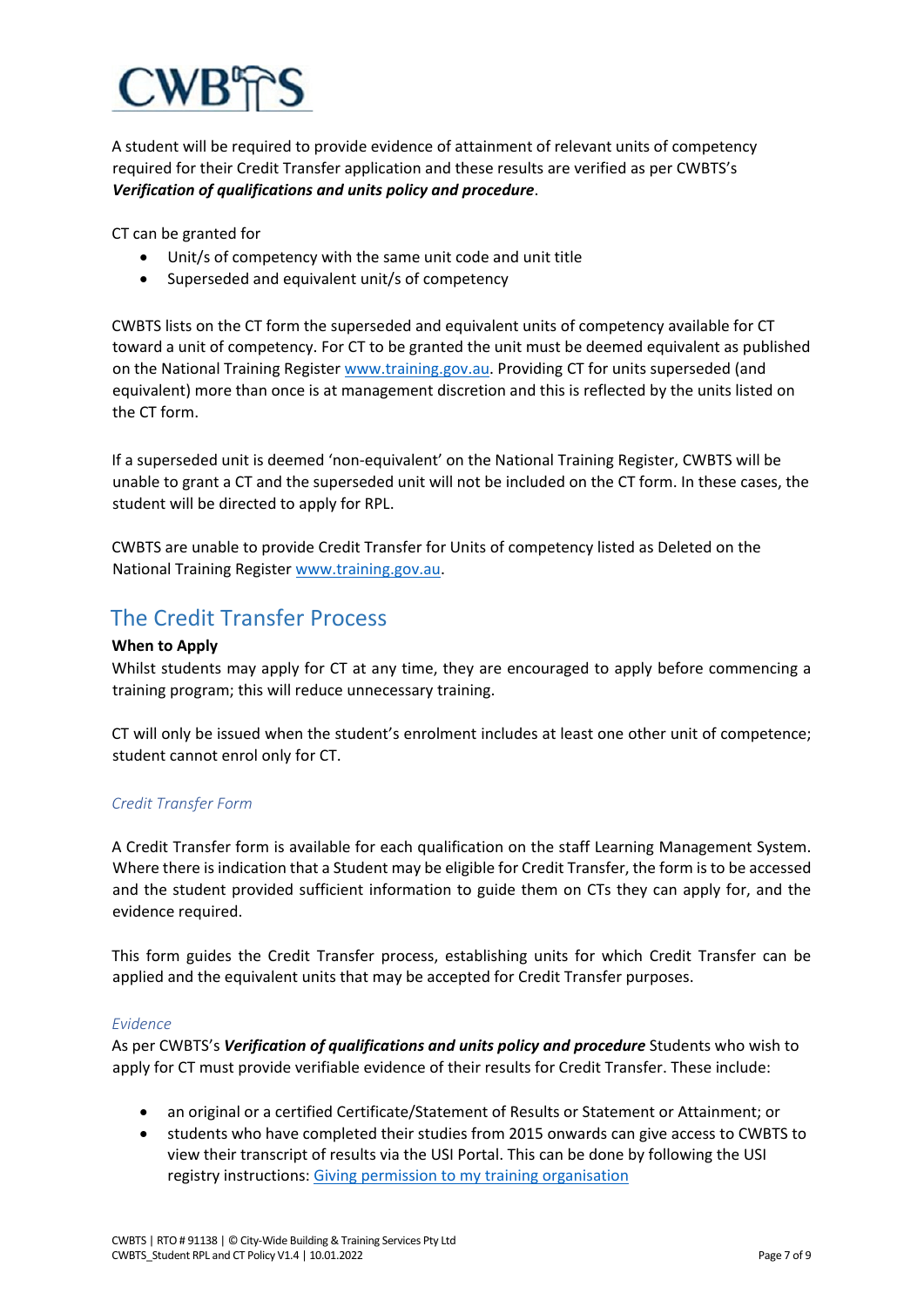Refer to CWBTS's *Verification of qualifications and units policy and procedure* for guidance on collecting sufficient evidence.

# *Verification of Documentation*

The student will be required to sign a permission form in order for CWBTS to verify their qualification or statement of attainment. Refer to CWBTS's *Verification of qualifications and units policy and procedure* for guidance on completion of verification processes. Conduct all necessary verifications, retaining evidence of such on the student file.

Under special circumstances where CWBTS is not able to verify the copies with the issuing provider, other options will be considered by CWBTS.

**Refer to the** *Verification of qualifications and units policy and procedure* **for guidance on verification of results.**

## *CT Determination*

Where a CT is granted, this is to be indicated on the CT form and retained on the student file. Evidence that the student holds the relevant unit or superseded and equivalent unit must be retained on the student file including evidence of verification or USI Portal access.

The Student will be advised of the Credit Transfer outcome.

Where CT is granted, the Student will be advised within five working days of completion of the assessment and the training program adjusted accordingly. The CT is recorded in the SMS VETtrak and on the Student's training plan. In many cases, this will reduce their study duration time. Fee for Service Students will also have their Tuition Fees reduced by the cost of the units of competency for which they have been provided CT.

Where CT is not granted, the Student will be notified in writing of the outcome within five working days of completion of the assessment. The written communication to the Student includes a reason for refusal, and information on how to lodge a complaint or appeal if desired. CWBTS keeps all evidence used to establish the Credit Transfer.

## *No Fees for Credit Transfer*

There are no fees associated with applying for a CT. For those Students applying for CTs their enrolment fee will be calculated based on the number of CT's units being applied for.

Student fees will be calculated as per the Fees, charges and refund policy located on the CWBTS website. Fees for RPL will be calculated on the number of units that are being applied for or at a qualification rate if applying for the whole course. You may find the indicative fees for RPL on the CWBTS website.

For Smart and Skilled enrolments, where CT is granted, student fees are calculated as follows:

- The fixed cost of the qualification will be reduced by the proportion of Units of Competency given CT.
- The variable cost will be reduced by the total cost of each Unit of Competency granted CT.

Once the adjusted qualification price is calculated the new student fee will be determined at the same percentage of the price as the original student fee for that course.